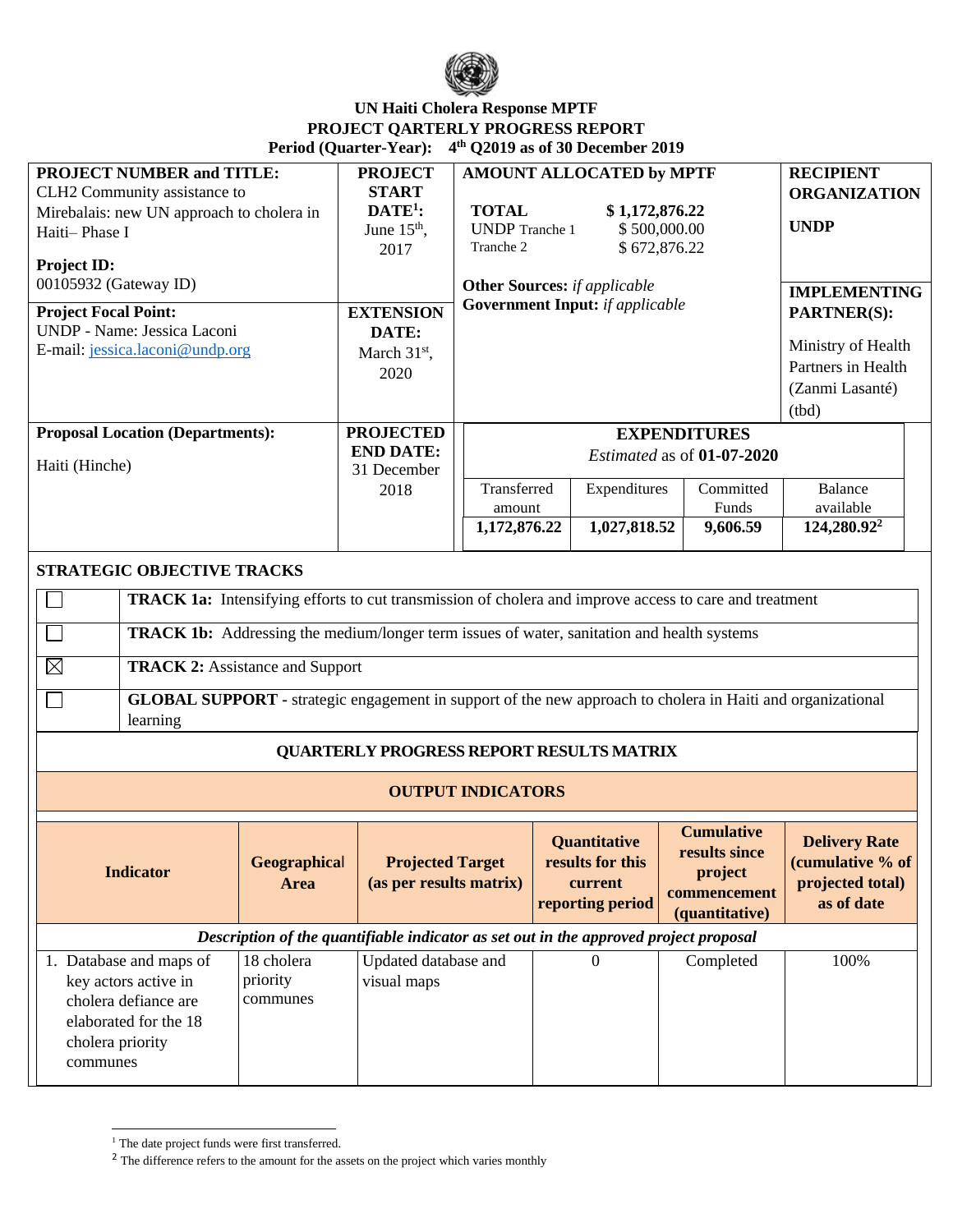

## **UN Haiti Cholera Response MPTF PROJECT QARTERLY PROGRESS REPORT Period (Quarter-Year): 4 th Q2019 as of 30 December 2019**

| 2. Commune and 4<br>community sections of<br>Mirebalais have<br>produced their Local<br><b>Development Plans</b> | Mirebalais | 5 Community<br>Development Plans for 1<br>commune and 4<br><b>Communal Sections</b> |  | 100\% |
|------------------------------------------------------------------------------------------------------------------|------------|-------------------------------------------------------------------------------------|--|-------|
| 3. Selected micro-projects<br>are implemented by local<br>partners                                               | Mirebalais | 5 Micro-project fully<br>executed                                                   |  | 80%   |

| <b>BENEFICIARIES:</b>                                       |        |                             |   |  | <b>OTHER:</b> |
|-------------------------------------------------------------|--------|-----------------------------|---|--|---------------|
| # of beneficiaries and disaggregated data, where applicable |        |                             |   |  |               |
| <b>No. of Beneficiaries</b>                                 |        | <b>No. of Beneficiaries</b> |   |  |               |
| Female                                                      | 49,973 | Communities                 | 5 |  |               |
| <b>Youth Female</b>                                         |        | <b>Total</b>                | 5 |  |               |
| Male                                                        | 44,926 |                             |   |  |               |
| Youth Male                                                  |        |                             |   |  |               |
| <b>TOTAL</b>                                                | 94,899 |                             |   |  |               |

**Updates and Key Achievements** *(please use this section to highlight project inputs and key achievements for the current period, including 1-2 narrative paragraph as well as Table, Graphs and or Infographics)*

As part of the implementation of projects in the communities, the following activities are in progress:

- Sarazin: completed. But additional work in progress
- At the beginning the project identified by the Mirebalais Town Hall dealt with the extension of the existent potable water network by 4,000 linear meters. The construction of the water supply system was successfully completed, but in order to ensure the project's sustainability, UNDP accepted to respond the beneficiaries' request to assess and repair the main existent water system.
- Grand Boucan (part 2): in progress, 90% has been completed.

The construction of the water collection system in Grand Boucan has been successfully completed. The planning of the handing over of construction work by the firm and validation by UNDP is in progress.

Mirebalais (Downtown): in progress, around 25% has been completed.

The construction of Rue Merline in Mirebalais is ongoing. The contract with the firm has been signed.

The following activities are scheduled for the first quarter of 2020 and the project is committed to finalized them by April 30<sup>th</sup>:

- o Repairing of 250 linear meters of gutters;
- o Repairing of 250 linear meter of canals;
- o Repairing of 250 meter of concrete paving.

Delays or Deviations (*if any, briefly describe the delays or changes in focus, approach or targets, and provide a short justification for the change in 1-2 narrative paragraphs*).

- The socio-political instability in 2019 delayed the activities in the construction processes. The delay in achieving results will cause communities to wait longer to access the expected services.
- Progress has been made during the past month and the activity schedule has been adjusted to meet the expected end date of the project.
- Due to the departures of the UNDP Project Manager in November 2019 and of the UNDP Senior Social Mobilizer in January 2020, the project supervision has been rearranged and assured by the International Consultant and the other Social Mobilizer. The new organigram will allow